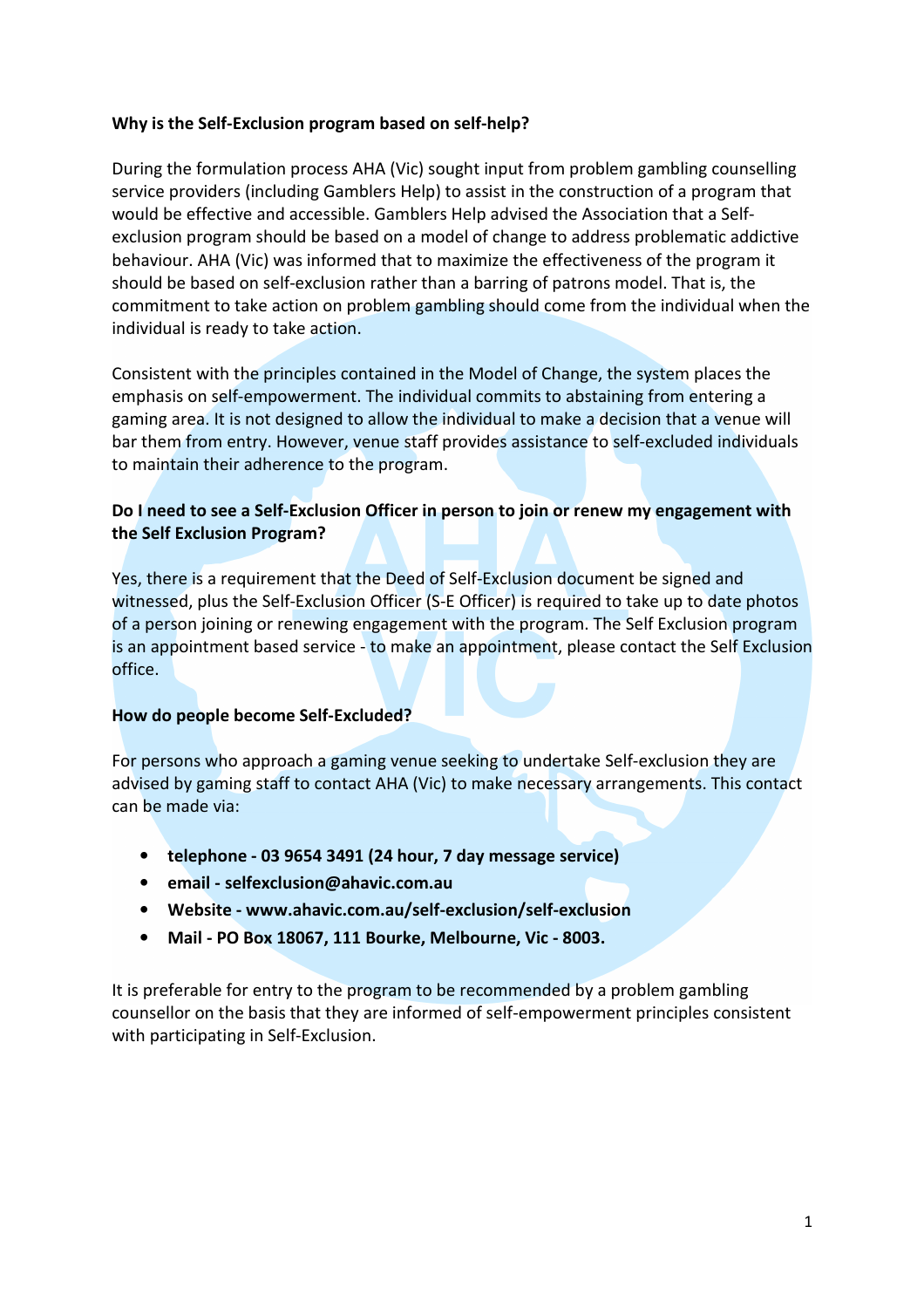#### How does the AHA administer the Self-Exclusion process?

Once a person has made the decision that s/he is prepared to undertake Self-exclusion, the S-E Officer at AHA (Vic) provides relevant information about the program. There is no requirement for the gaming venue to participate in the preparation of the persons Deed of Self-exclusion.

During the first contact the S-E Officer will ascertain whether or not the person is receiving counselling. If the person is not receiving counselling the S-E Officer will recommend contact with Gamblers Help. Consent documentation is offered to the participant to allow Gamblers Help to initiate counselling services. The S-E Officer will then outline the process to the participant and will arrange a Self-exclusion interview.

Once the participant has made the decision that s/he is prepared to undertake Selfexclusion, the Self Exclusion office provides relevant information about the program, including an FAQ document plus a sample Deed of Self-exclusion available via AHA Vic website – then click on Self Exclusion homepage tab.

#### What happens at the Self-Exclusion interview?

The Self-exclusion interview is conducted by the S-E Officers at a time and a location aimed to best suit the prospective participant. It is an appointment based service. Gaming venues do not participate in or facilitate the process of a person signing a Deed of Self exclusion as this aspect is managed by S-E Officers.

In the metropolitan area, most interviews are conducted at the AHA (Vic) offices located in the Melbourne CBD. The Self Exclusion program is an appointment based service - to make an appointment, contact the Self Exclusion office. The CBD office is very close to transport links. In some outer-suburban and most regional areas the interview is most often conducted at the local Gamblers Help location.

For persons residing in regional Victoria, a S-E Officer attends major regional centres on a regular circuit. These areas may include regional centres within approx. 200 km's of Melbourne. Necessary arrangements are also made by S-E Officers in outer regional areas to conduct the interview and facilitate required documentation. Participants are advised that they can consent to bring other persons along to the interview. On occasions the participant will request that a counsellor attend at the interview and on other instances the person is accompanied by a support person such as a friend or family member. At the interview the S-E Officer explains the Self-exclusion process to the participant and carefully explains the contents of the Deed. At the end of the interview, if the person seeking Self-exclusion is prepared to proceed, the S-E Officer witnesses the execution of the Deed and photographs of front facial profile and side profile are obtained with the consent of the participant.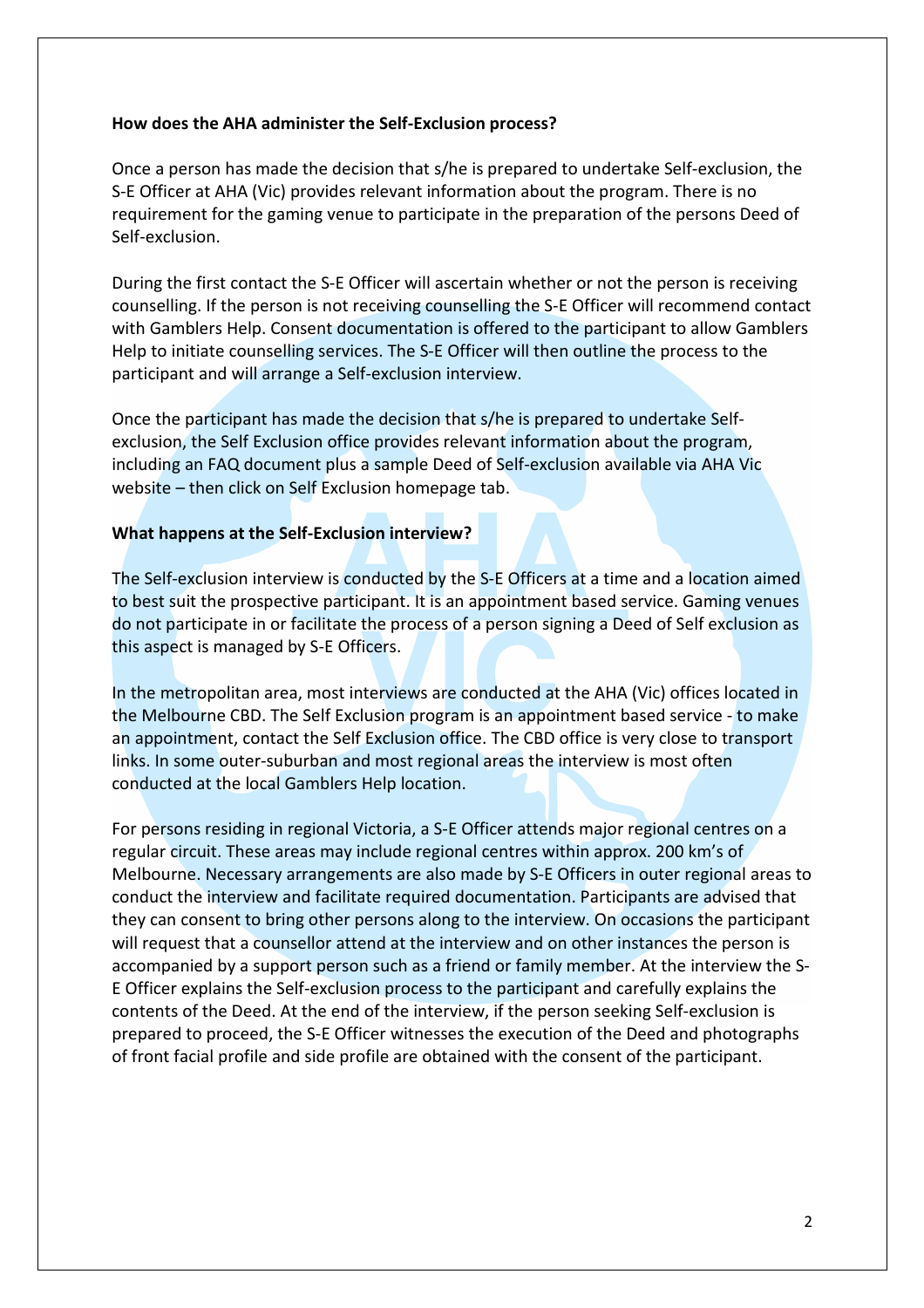### What is a Deed of Self-Exclusion?

The Deed is not a contract between parties but rather an individual commitment. By signing the Deed of Self Exclusion the gambler does a number of things:

- 1. **Undertakes** not to enter the gaming room and not to play gaming machines at the venues that s/he has nominated.
- 2. Authorises the staff at the venue to stop him/her entering the gaming room and if necessary remove him/her from the gaming room. S/he also authorises the taking, dissemination and display of photographs and personal details.
- 3. Releases all other relevant persons from any legal liability in respect of the Selfexclusion, including assault, defamation, duty of care, and undertake not to sue in respect of the self-exclusion.
- 4. Indemnifies all other relevant parties in respect of the Self-exclusion.
- 5. Acknowledges that s/he has entered the Deed voluntarily, and that the Deed is enforceable against him/her alone, that there is not legal duty on any other person except him/herself. S/he further acknowledges that s/he understands the contents of the deed.

# Does the Deed of Self-Exclusion authorize the venue to take action if a person is detected in the gaming room?

Yes. During the interview the participant is advised that the Deed authorises the venue management to take any reasonable steps to enforce the undertaking not to enter the restricted gaming areas and not to play gaming machines at the nominated venues. The participant is also informed that staff at the venue will assist where possible and if detected in a gaming room s/he will be instructed to depart the area. By entering a Deed of Selfexclusion, a person does not commit to not entering nongaming areas of a gaming venue.

## What happens when a venue receives information about person entering Self-Exclusion?

Upon receipt by a gaming venue of the photographs and details of a person entering a Deed of Self exclusion relating to their particular venue, the venue gaming supervisor/manager is required to update venue records and maintain a full listing of persons Self-excluded from that particular venue. The venue gaming supervisor/manager will ensure that photographs with participant's personal details and exclusion dates are placed on display at the back of house to assist venue staff in monitoring customers to potentially detect those who may be Self-excluded.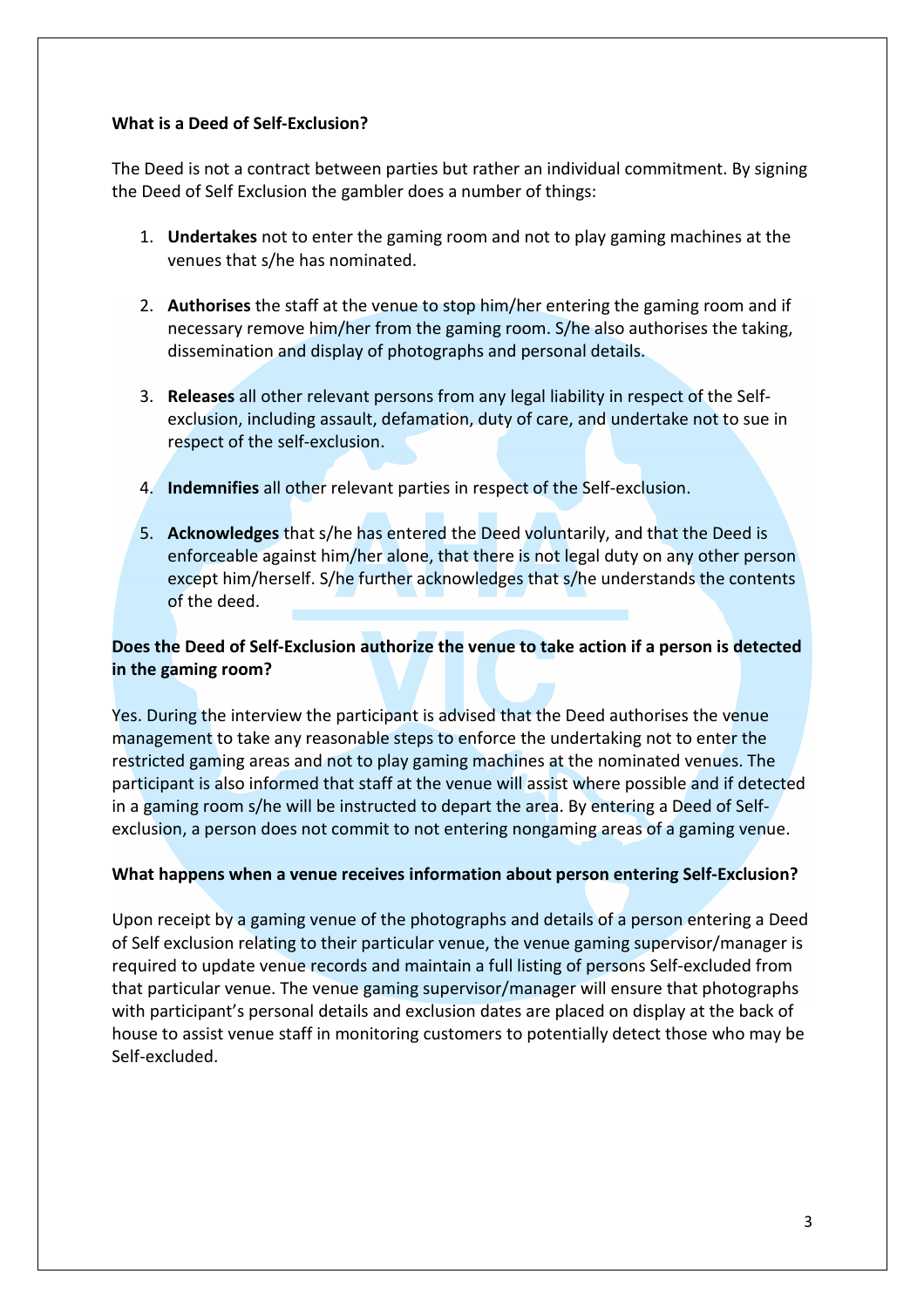This information is stored in a private and secure area to which the public does not have access. A centrally administered Self-exclusion data base is maintained by AHA (Vic). This web-based system allows individual gaming venues to only access information relating to persons who are Self-excluded from their respective venue. Information provided to venues is relevant to checking for Self-Excluded patrons in the respective venue's gaming area.

In the event that a gaming venue has a gaming-related customer loyalty program, the venue gaming supervisor/manager will review the listing of Self-excluded patrons to ensure that any such player loyalty database does not include persons participating in Self-exclusion.

#### How does a person revoke their Deed of Self-exclusion?

In the event that a person approaches a gaming venue requesting to have their Deed of Selfexclusion revoked, gaming venue staff directs the person to contact the AHA (Vic) Self Exclusion officers who process all revocation applications. To revoke a Deed of Self exclusion a person must first attend an interviews with a problem gambling counsellor and obtain written acknowledgment of revocation counselling.

The Self-excluded person must then attend a face-to-face meeting with a S-E Officer to sign the Revocation Deed, and produce a letter from the counsellor stating that s/he has discussed the early revocation of the Self-exclusion and sought guidance (including ramifications) on the revocation/variation of the Deed. If a person revokes their Deed of Self-exclusion from a particular gaming venue S-E Officers advise the venue and their records are adjusted accordingly.

## Can a person vary the terms of their Deed of Self-Exclusion?

The Self-excluded person has the option of varying the terms of the Deed. In the event that a person approaches a gaming venue requesting to have their Deed of Selfexclusion varied, gaming venue staff directs the person to contact the S-E Officers who process all applications to vary a Deed of Self-exclusion.

If a Self-excluded person desires to vary the Deed by adding additional gaming venues, to address a change of circumstances, the Self Exclusion office can authorise a Letter of Variation. Other options to vary the terms of the Deed are accommodated on a needs basis. If a person varies the terms of their Deed of Self-exclusion relating to a particular gaming venue, S-E Officers advise the management of the venue and their records are adjusted accordingly.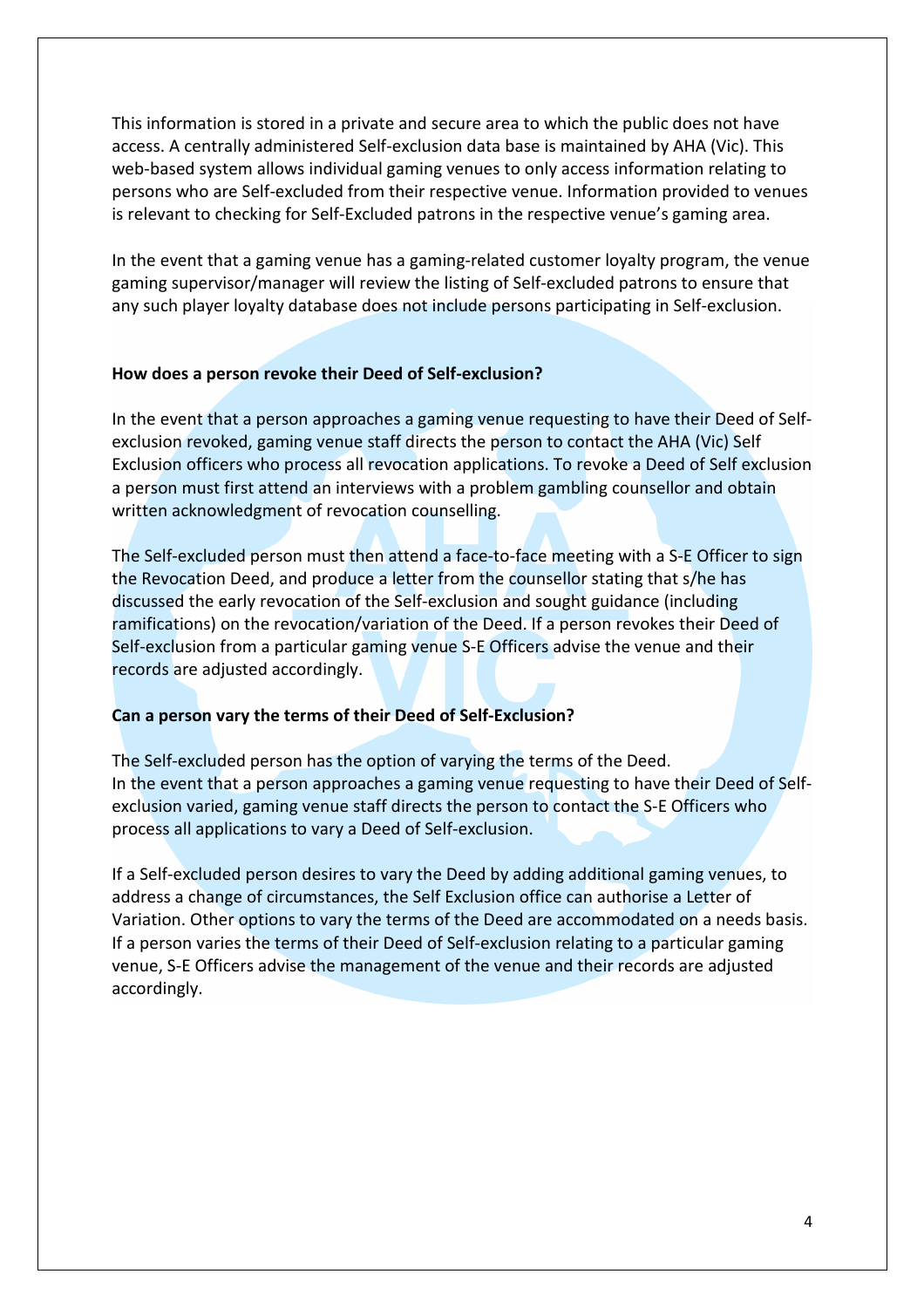### Are there other Self-Exclusion programs?

Yes. In the event that a customer enquires at a gaming venue about Self-exclusion administered by another organization, venue staff are required to advise the customer to contact the AHA (Vic) Self exclusion office for information and advice. Upon request, relevant information will be provided by AHA (Vic) S-E Officers to assist persons seeking Selfexclusion from other providers e.g. Crown Casino, inter-State arrangements, etc. In the event that multiple gaming venue Self-exclusion programs may exist, relevant information will be provided to persons who choose to Self-exclude to also Self-exclude from gaming venues that may have a different Self-exclusion program.

### How long does a Deed of Self-Exclusion last?

The gaming venue Self-exclusion program is currently offered for a minimum of six months and a maximum of 24 months. There is no automatic revocation of a Deed of Self-exclusion if a person fails to undertake problem gambling counselling.

### Do gaming venues need to provide information on Self-Exclusion?

Yes. An information brochure the size of a business card must be displayed in the venue. Preferably this should be located at the cashier's station. Venues are advised to contact AHA Vic Self Exclusion office should they need additional stock.

# What is the role of gaming venue staff for detection of possible breaches of Self-Exclusion?

In the event that there is a possible breach by a person participating in Self-exclusion, venue management will ensure discreet investigation and action by venue staff. This is done by venue staff checking the persons appearance against photographs of persons Self-excluded at the venue. Where possible, staff will seek input from other staff (ie. a second opinion) when making the determination of whether a particular person is breaching their Deed of Self-exclusion.

This web-based system allows individual gaming venues to access information relating to persons who are Self-excluded from their respective venue. Information provided to venues includes names & address, date of birth, colour photographs, expiry date and actual copy of individual Deeds of Self-exclusion. Venue management also has the ability via this system to view Self-exclusion participants and report breaches to the Self-exclusion administrators at AHA (Vic) via secure communication link. Gaming venue staff shall use best endeavours to maintain a person's privacy and dignity of any Self excluded person by acting in a manner which does not compromise this objective.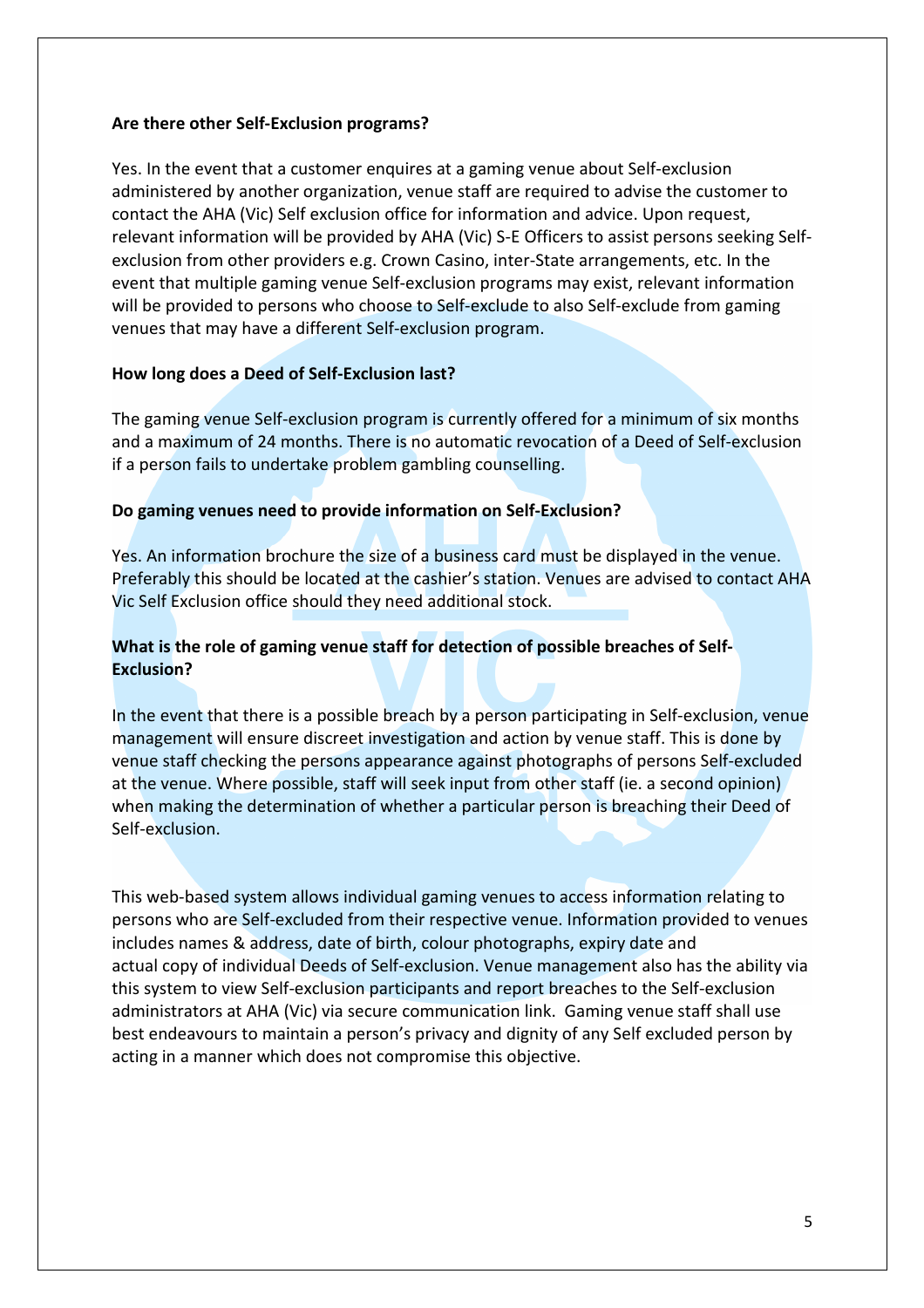## What does a venue staff member do when they detect a Self-Excluded patron?

Upon the positive detection of a Self-excluded person in the gaming area, discrete intervention will be carried out by venue management or designated staff who will take reasonable steps to remove the person from the gaming area. By way of example, initial contact with the person breaching their Deed of Self-exclusion can occur via the following methods:

- The person suspected of Self-exclusion breach can be called to the reception desk over the venues public address system
- A staff member may discreetly approach the person in the course of hospitality engagement (e.g. provision of food or beverage) and ask their name
- Staff member/s perform an ID check of suspected Self Excluded patron to ensure correct procedures are followed

Other engagement techniques may involve discrete approaches while the person may move about in the venue. Management then encourages the person to a discreet area away from other customers and explains to the person that they have previously undertaken not to enter the respective gaming area as part of their Self-exclusion. Venue management may provide information to the person regarding Gamblers Help support services and other assistance as required. All breaches of Self-exclusion are recorded in the venues responsible gambling register. A recording of a breach will include, person's name, date and time of breach, action taken and by whom together with a notation that the breach has been reported to AHA.

#### How do gaming venues prepare an annual review of their Self-Exclusion program?

The AHA (Vic) Self-exclusion Office will co-ordinate the review of the effectiveness of a venues self-exclusion office on behalf of individual gaming venues.

The review will assess the effectiveness of the individual venue's Self-exclusion program by:

- Seeking feedback and input from Gamblers Help regarding the operation of the program
- Seeking input from venue staff and customers
- Reconciling venue data against the central administration of the program to ensure accurateness of record keeping (data management)
- Seeking information from persons on the program (this aspect will be conducted by AHA (Vic Self-exclusion office)
- Assessing the utilization of the web-based data facility administered by AHA (Vic) Self exclusion office